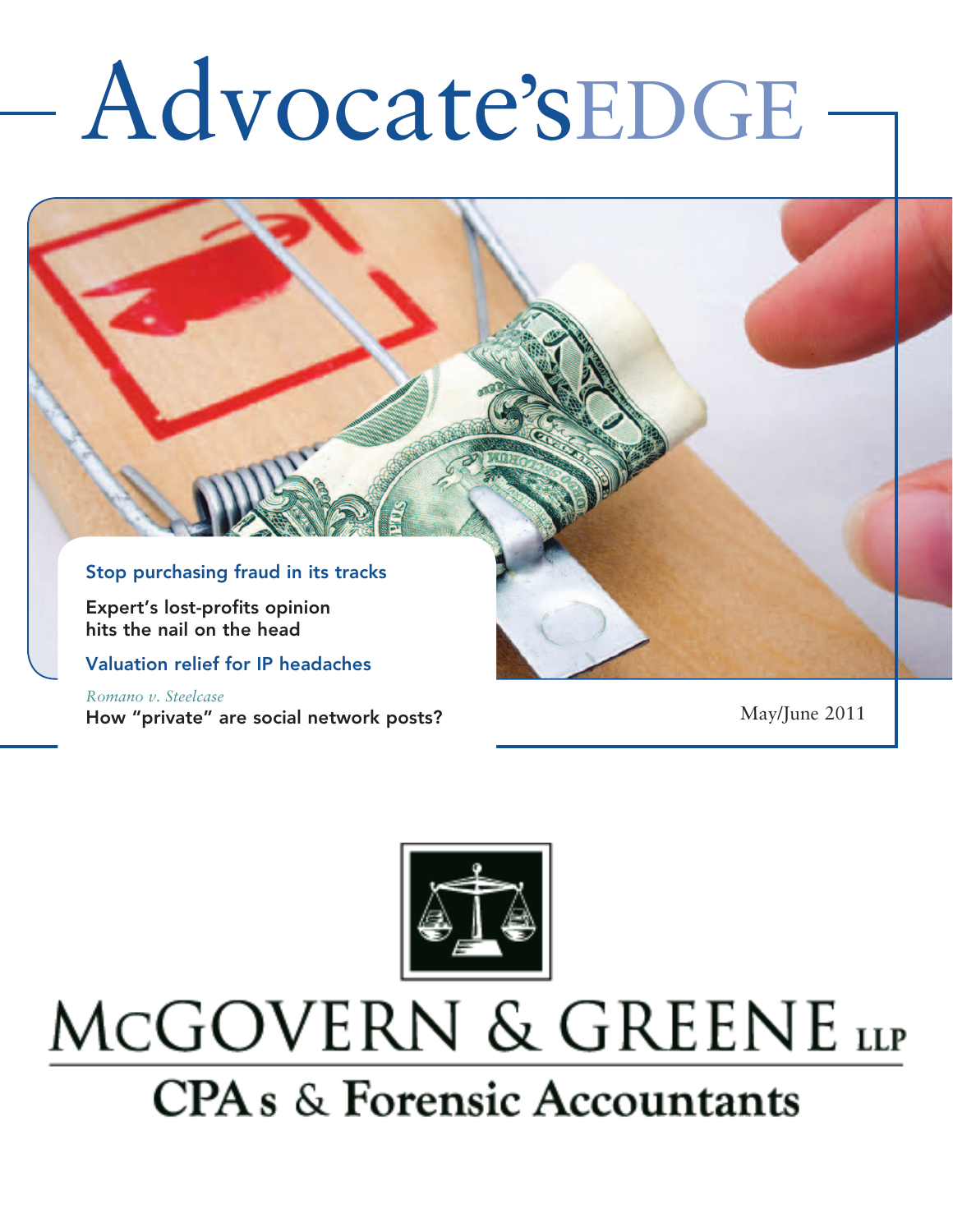### Stop purchasing fraud in its tracks

In tough economic environments, it's especially important to guard against one of the most prevalent forms of occupational theft: purchasing fraud. Participants in the Association of Certified Fraud Examiners' 2010 study of worldwide fraud — *Report to the Nations on Occupational Fraud and Abuse* — reported a median loss of \$500,000 due to purchasing department fraud, as opposed to \$160,000 for all types of fraud.

The temptation to steal can be strong for employees with financial troubles and access to their company's accounts. Strong internal controls, therefore, are critical. And if you suspect purchasing fraud is afoot, enlist the help of a forensic accountant right away.

### WHO COMMITS FRAUD?



The Association of Certified Fraud Examiners' most recent *Report to the Nations* studied not only the types of occupational fraud committed, but their perpetrators.

The study found that, in 58% of cases, managers, owners and executives, who generally have greater access to company funds, were responsible. About 67% of frauds were perpetrated by men — higher than in the 2008 study, but consistent with historical trends — and more than half were committed by individuals between ages 31 and 45.

More than 40% of the perpetrators had been with their organization between one and five years, and about half had been employed for more than five years. And 86% had never been charged with or convicted of a prior offense. Although this last finding is in line with previous ACFE reports, it's always a sobering statistic for owners to consider when they hope to spot potential thieves.

### Tricks of the trade

What makes the purchasing function so vulnerable to costly fraud schemes? Employees responsible for purchasing have access to accounts payable, purchase orders and vendor files. They're also likely involved in choosing vendors and approving invoices. This kind of access creates the opportunity for several types of fraud, including:

**Kickbacks.** Here, a vendor pays an employee to provide inside bidding information or facilitate payment of a fraudulent invoice. The vendor also may incorporate the kickback amount in the price it charges the company, thereby compounding the amount the company is overbilled.

**Fictitious vendors.** Working alone or with an accomplice, an employee sets up a fake company and enters that company into the employer's accounting system as a vendor. The employee then creates fake invoices for the "invented" company and ensures that they're processed and paid.

**Overbilling.** An employee submits or approves altered or inflated invoices for goods and services, and the overpayment is diverted to the employee's personal account or to an accomplice.

**Conflicts of interest.** An employee with an interest in a vendor's financial well-being, such as an ownership stake or family connections, sends business its way. Conflicts of interest may not seem like grievous offenses, but they often lead to other purchasing fraud schemes.

### SOMETHING ISN'T RIGHT

Your clients can help uncover such fraud schemes by keeping an eye out for purchasing anomalies. For example, does one vendor receive most or all of the company's orders, to the exclusion of other vendors that offer comparable or better pricing?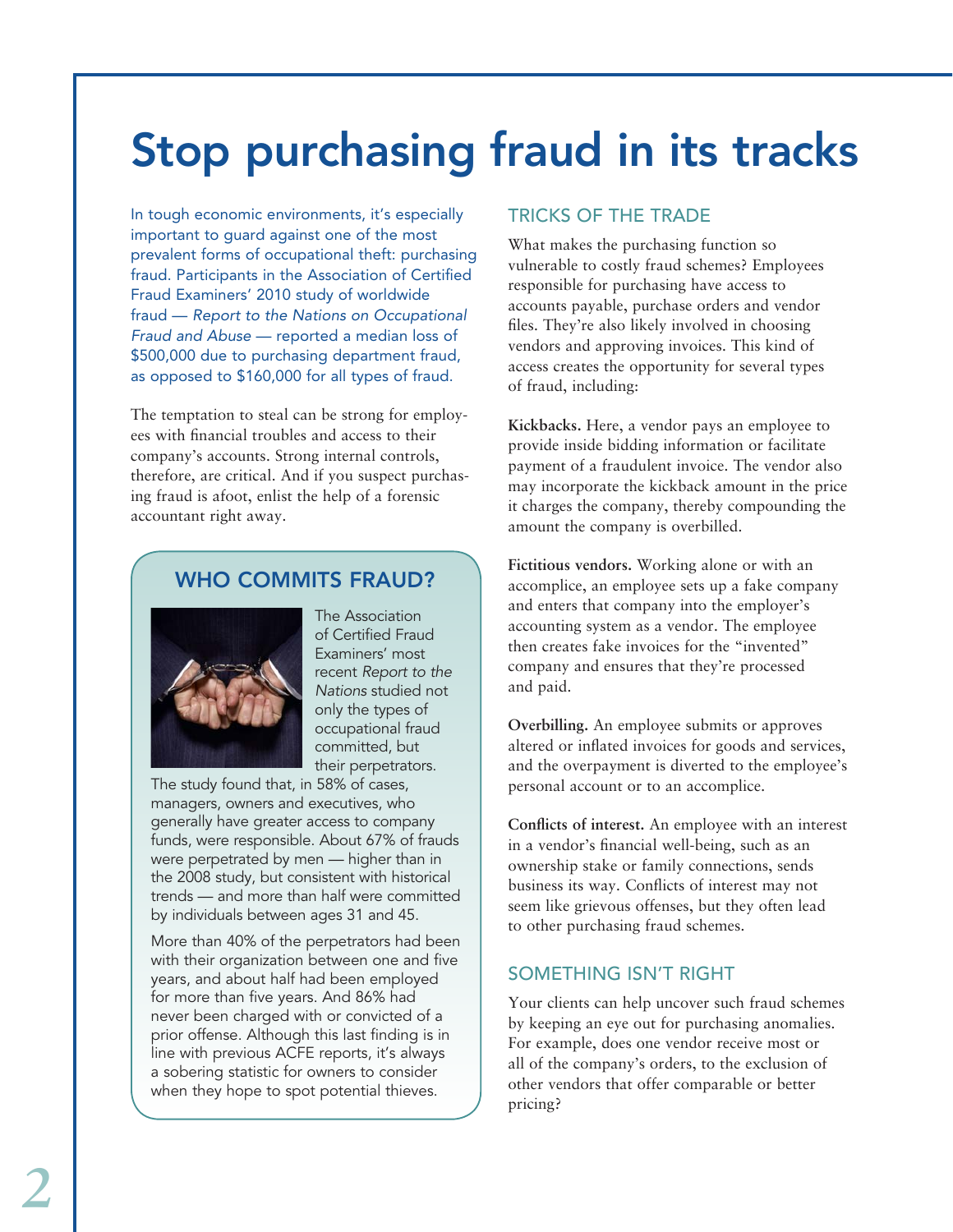

Conversely, has the company made a one-time, significant purchase from a vendor that hasn't been properly set up and cleared by accounts payable? Is accounts payable processing payments for photocopied invoices, invoices from companies with a post office box only or invoices in amounts that fall just under the amount that would require a manager's review? Although most of these incidents will likely turn out to be innocent, it's important to investigate anomalies for the one that isn't.

### Running the numbers

When a company suspects purchasing fraud is taking place, a forensic accountant will investigate by reviewing documents and interviewing employees. To speed the process, experts also use data analysis to search for signs of fraud, including:

- $\triangleright$  Shared addresses, phone numbers, or bank accounts between employees and vendors,
- $\n$  Duplicate invoices from a single vendor,
- Missing or inconsistent data,
- $\blacktriangleright$  Successively numbered invoices from a vendor suggesting that the vendor isn't billing any other customers, and
- Invoice amounts in large, round numbers.

Data analysis also can discern incriminating trends by examining the historical number of invoices submitted and the amount of payments to specific vendors. For example, if the amount of a vendor's invoice increases in increments of \$100 month after month, it may be a fictitious vendor.

*Does one vendor receive most or all of the company's orders, to the exclusion of other vendors that offer comparable or better pricing?* 

#### Get what you pay for

Few companies can afford to fall victim to a costly purchasing fraud scheme — especially in a recovering economy where every dollar counts. A qualified financial expert can work with your clients to detect and eliminate purchasing fraud and put protections in place so that employees are less likely to try such schemes in the future.  $\blacktriangleright$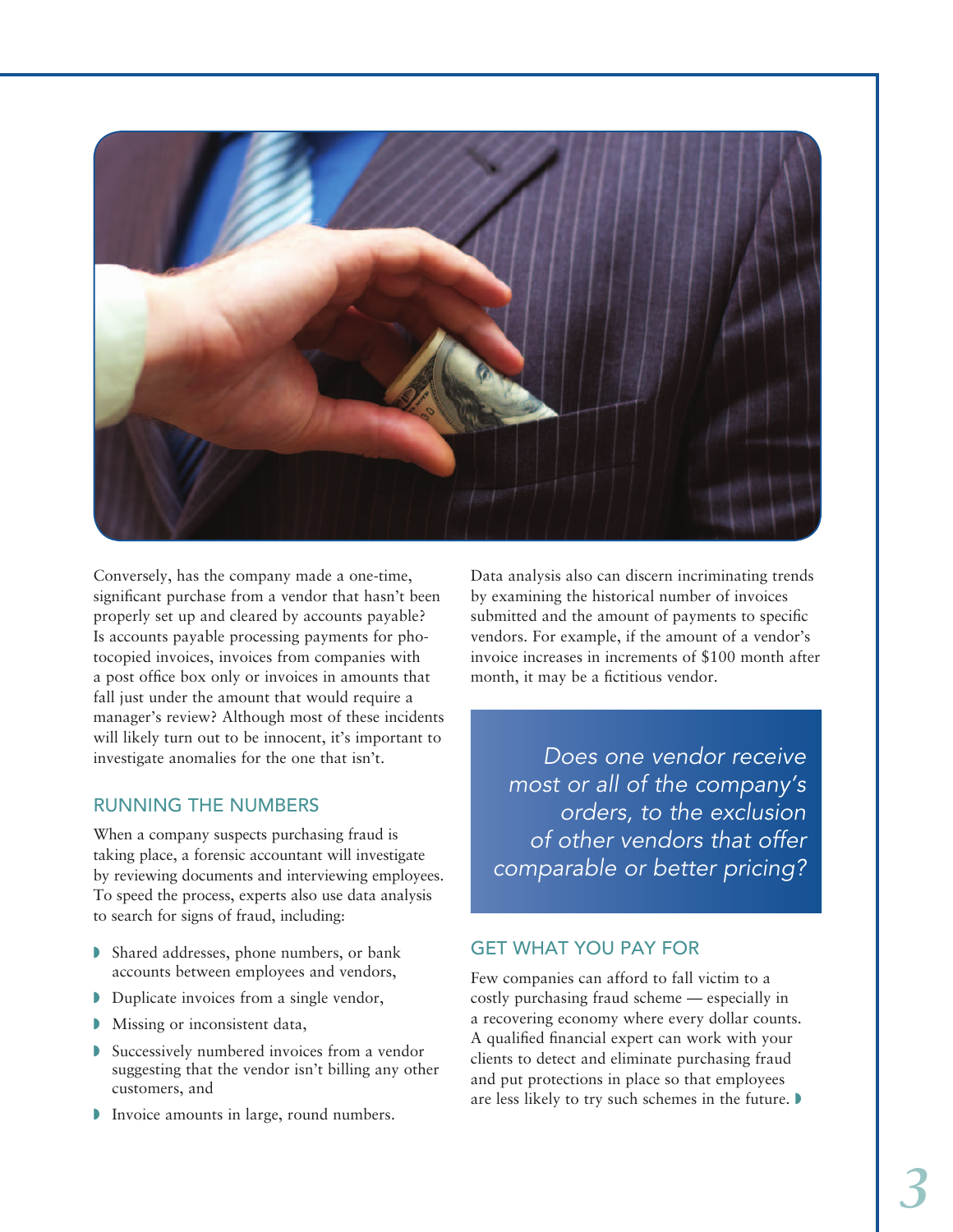### Expert's lost-profits opinion hits the nail on the head

Establishing lost-profits damages can prove difficult — especially when a case involves a new business in a volatile industry. But a recent breach of contract and fraud case, *LB 4 Fish, LLC v. Developers Diversified Realty*, showed that solid testimony from a qualified financial expert can help attorneys make their case.

### Lease dispute leads to litigation

In this California circuit court case, Developers Diversified Realty (DDR) obtained the right to develop and operate a retail, entertainment and dining hub on the waterfront in Long Beach, Calif. The development would have a number of restaurants but only limited nearby self-parking available. Thus, the patrons of some of the businesses would have to rely on valet parking.

LB 4 Fish signed a 20-year lease with DDR in November 2001 to operate a Gladstone's restaurant in DDR's development, and parking was a critical issue in the negotiations. The number and location of valet stations, hours of valet operation, and quality of the parking services were significant considerations for the restaurant.

But valet parking wasn't always available during Gladstone's operating hours for more than a year after it opened in November 2004. The promised number of valet stations never materialized, and valet services that were provided were, according to Gladstone's, "insufficient, understaffed, unorganized, and inadequate for Gladstone's patrons." Cars stacked up, causing gridlock and preventing customers from reaching the restaurant so they could drop off their cars. In addition, valets left cars illegally parked.

LB 4 sued DDR for fraud and breach of contract, seeking damages for lost profits. The jury found in favor of Gladstone's, and DDR appealed.



### Expert does the math

Gladstone's supported its lost-profits claim primarily with testimony from an expert witness who was an accountant and lawyer. DDR argued that his lost-profits calculation wasn't established with reasonable certainty, as required, because it was based on restaurants that weren't comparable.

To reach his lost-profits calculation, the Gladstone's expert examined many data sources, including:

- The lease between Gladstone's and DDR,
- Gladstone's monthly financial reports and daily sales reports,
- Several comprehensive commercial databases with restaurant statistics,
- Gladstone's forecasts, and
- **The National Restaurant Association's industry** forecast.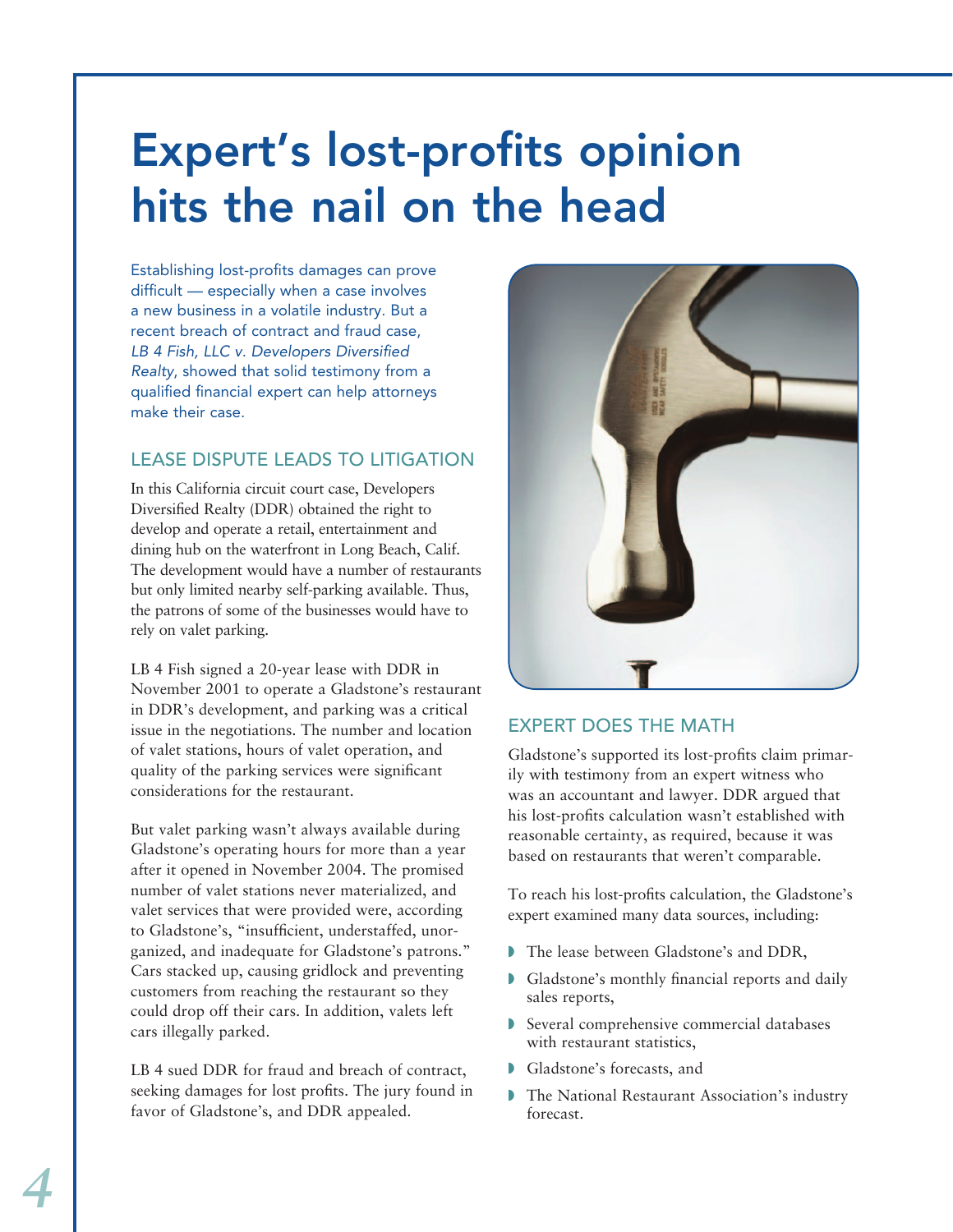From these sources, he gleaned information about restaurants' working capital, returns on investment, assets as a percentage of sales and other financial metrics.

The expert looked at more than 1,000 restaurants and narrowed his list to about a dozen that were independent, waterfront restaurants with a seafood format, but which weren't considered gourmet or fast food. He examined the average seat comparison (the amount earned per seat) for these restaurants and determined that Gladstone's ranked in the 25th percentile for California restaurants, at about \$24,000 per seat per year.

From this figure the expert projected annual revenues of about \$10 million, which he reduced according to the industry forecast. He also lowered the 2005 revenue projection to account for a ramp-up period.

Finally, he arrived at approximately \$4.7 million in lost profits for the period of January 2006 through May 2008.

The court found that the restaurants the expert considered were indeed comparable to Gladstone's. It also noted that the expert relied on a number of sources, which contributed to the certainty of the damages.

#### Building a solid foundation

The court in this case concluded that the evidence was sufficient to provide a foundation for the expert's lost-profits opinion and, in turn, the jury's award. It illustrates the importance of hiring an expert who can conduct thorough research and analysis and apply appropriate comparables when building a damages claim.

### Valuation relief for IP headaches

Intellectual property (IP) is a significant source of value for many companies these days, but it can be a pain to appraise. In fact, the three most commonly applied valuation methods — market, income and cost — aren't always effective when valuing IP. In many cases, professional valuators turn to the relief from royalty (RFR) method for these tricky assets.

#### Gripping a slippery subject

Most IP generally falls into one of four broad categories: patents, copyrights, trademarks and trade secrets. But IP also may refer to unpatented proprietary technology, trade names, trade dress, brands, computer software, customer lists and other assets that fall within, or are closely related to, the four categories listed above.

Almost as numerous as the types of IP are the reasons for valuing it. They include: financial reporting (fair value measurements, annual

impairment tests); tax compliance (gift and estate taxes, charitable contributions); litigation (damages calculations, shareholder disputes, divorce, bankruptcy); and sale or licensing transactions (mergers and acquisitions, IP sales/licenses).

#### Standard challenges

Statement of Financial Accounting Standards (SFAS) No. 141, *Business Combinations*, and SFAS 142, *Goodwill and Other Intangible Assets*, contain information critical to valuing IP. Companies are required to:

1. Allocate the purchase price of an acquired company among the tangible and intangible assets being acquired (SFAS 141), and

2. Test acquired goodwill and other intangibles annually for impairment and write them down if their fair values drop below their carrying amounts (SFAS 142).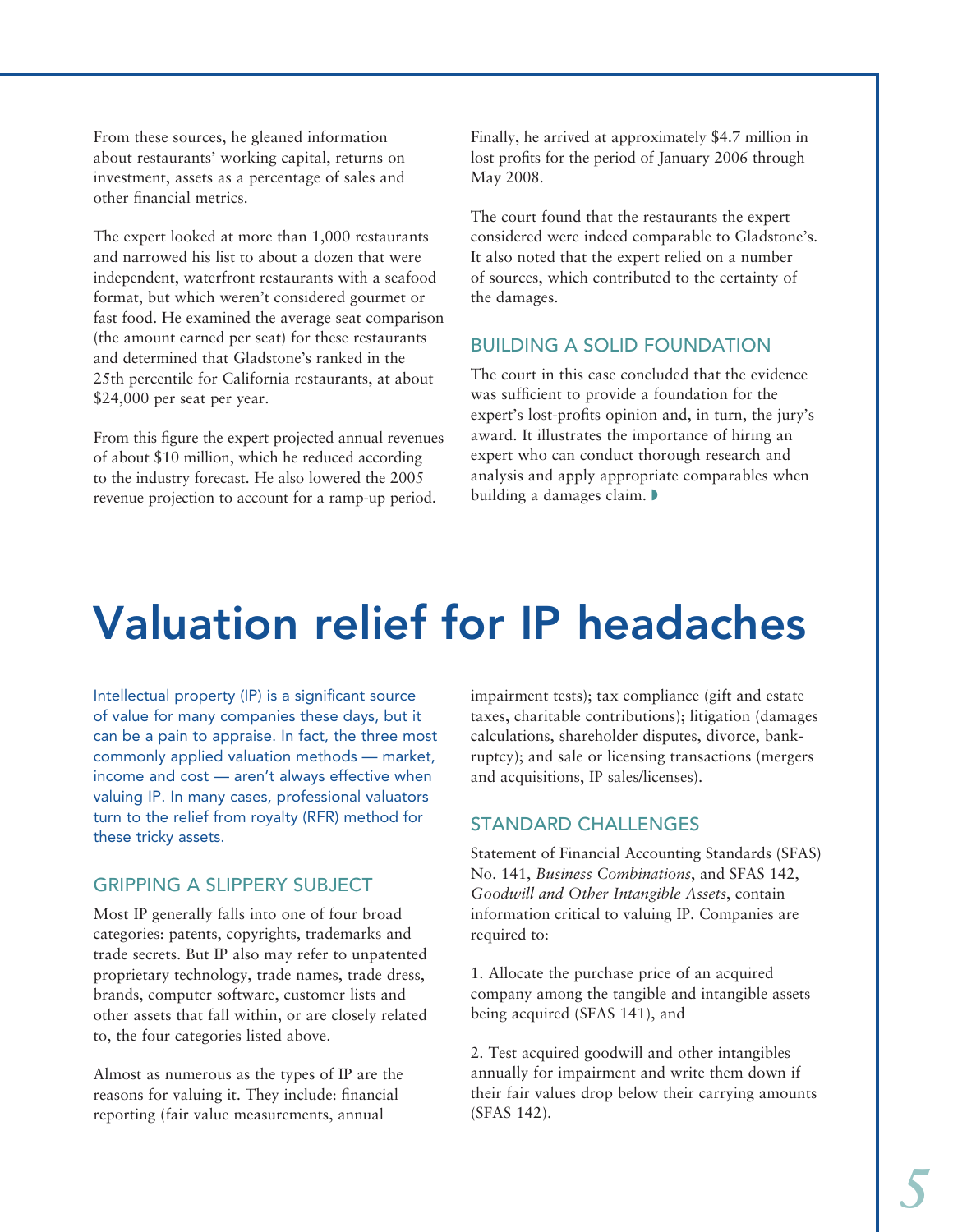Testing goodwill for impairment is a particularly complex process. But, in general, the value of goodwill depends on the value of a company's tangible and *identifiable* intangible assets, including IP.

### Suitable alternative

IP assets can be valued using one or more methods within the three basic valuation approaches: market, income and cost. When applied to IP assets, however, the cost approach may not be effective because valuators can't identify and quantify all of the costs involved in creating an IP asset. Moreover, the cost of creation may have nothing to do with the IP's value.

The market approach may not work because comparable transactional data for IP and other intangible assets is difficult to obtain. Some assets such as trademarks, trade names or brands — are rarely bought and sold in the marketplace. And even for assets that are sold, such as copyrights and patents, transactional data may not be published.

In light of these limitations, the RFR method can be an effective alternative. RFR is categorized as an income-based method (somewhat similar to the discounted cash flow approach), although it may also share some attributes of the market and cost approaches.

> *The value of goodwill depends on the value of a company's tangible and* identifiable *intangible assets, including IP.*

### Method in action

The RFR method estimates the portion of a company's earnings that are attributable to an IP asset based on the royalty rate the company would have paid for the use of the asset if it didn't own it. In other words, the asset's value is equal to the value of the royalty payments from which the company is relieved by virtue of owning the asset.



A valuator applies the method by selecting a royalty rate based on available market data for licenses involving similar assets, industries, territories and other characteristics. Then the valuator selects an appropriate, risk-adjusted discount rate to determine the present value of the royalty payments.

Typically, this hypothetical license is treated as a perpetual license. To estimate the value, the valuator calculates the present value of projected royalty payments over a certain period (for example, 10 or 15 years) and then calculates the present value of the residual at the end of that period.

### Time-tested method

Although the RFR approach may be new to you and your clients, professional valuators have been using it for many years. Whether you're valuing IP for litigation, sale or tax purposes, RFR may be the best method of reaching an accurate appraisal.